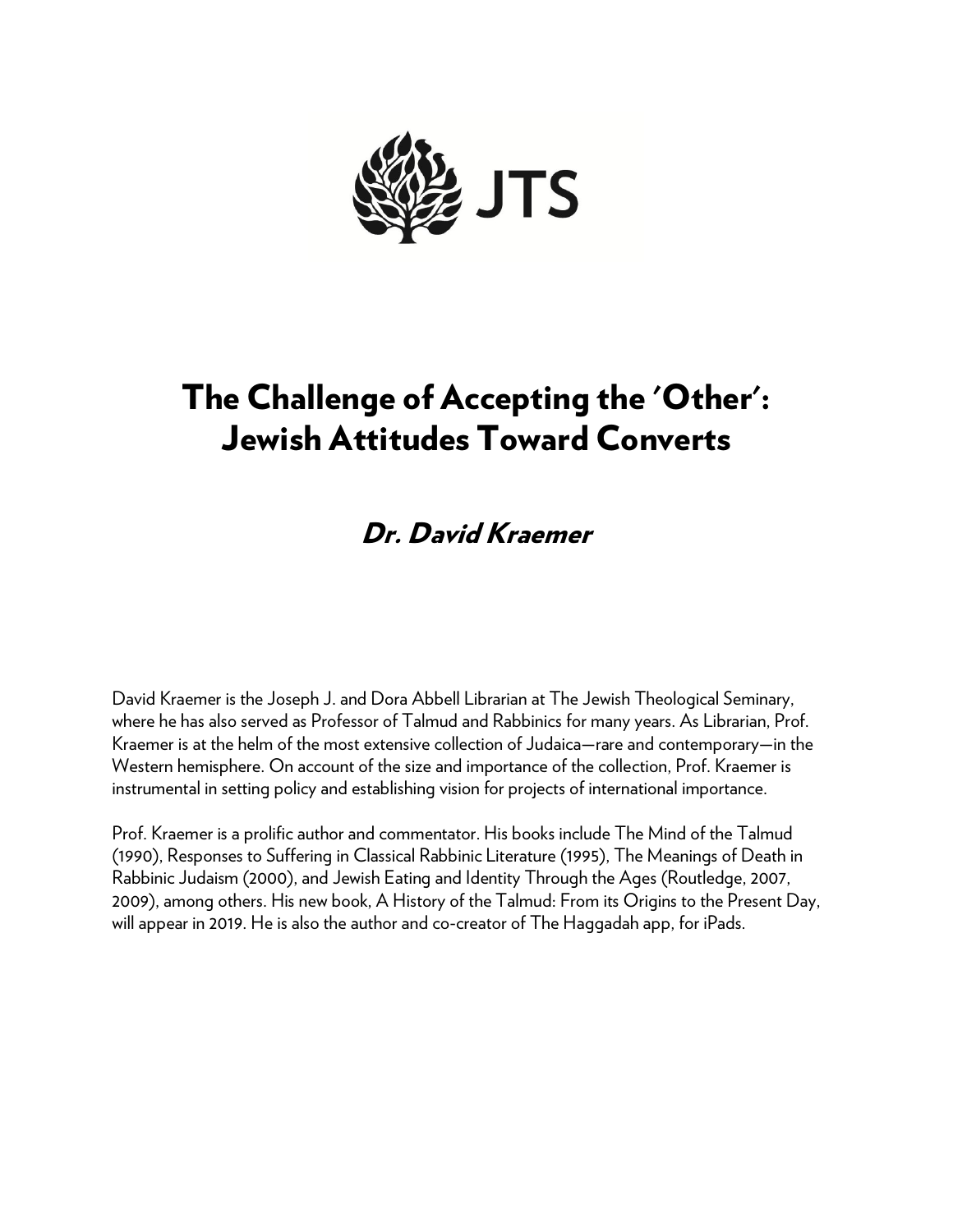#### **Talmud Yevamot 47a-b**

תנו רבנן גר שבא להתגייר בזמן הזה אומרים לו מה ראית שבאת להתגייר אי אתה יודע שישראל בזמן הזה דוויים דחופים סחופים ומטורפין ויסורין באין עליהם אם אומר יודע אני ואיני כדאי מקבלין אותו מיד

§ **The Sages taught** in a *baraita*: With regard to a potential **convert who comes to** a court in order to **convert, at the present time,** the judges of the court **say to him: What did you see that you** to **come to convert? Don't you know that the Jewish people at the present time are anguished, suppressed, despised, and harassed, and hardships are visited upon them? If he says: I know, and I am unworthy**, then the court **accepts him immediately**.

ומודיעין אותו מקצת מצות קלות ומקצת מצות חמורות ומודיעין אותו עון לקט שכחה ופאה ומעשר עני ומודיעין אותו ענשן של מצות אומרים לו הוי יודע שעד שלא באת למדה זו אכלת חלב אי אתה ענוש כרת חללת שבת אי אתה ענוש סקילה ועכשיו אכלת חלב ענוש כרת חללת שבת ענוש סקילה

**And** the judges of the court **inform him** of **some of the lenient mitzvot and some of the stringent mitzvot, and they inform him** of **the sin** of neglecting the mitzva to allow the poor to take **gleanings, forgotten sheaves, and** produce in the **corner** of one's field, **and** about the **poor man's tithe. And they inform him** of **the punishment for** transgressing **the mitzvot**: **They say to him: Be aware that before you came to this status** and converted, **had you eaten forbidden fat, you would not be punished by** *karet***,** and **had you profaned Shabbat, you would not be punished by stoning**. **But now,** if **you have eaten forbidden fat you are punished by** *karet***,** and if **you have profaned Shabbat, you are punished by stoning.**

וכשם שמודיעין אותו ענשן של מצות כך מודיעין אותו מתן שכרן אומרים לו הוי יודע שהעולם הבא אינו עשוי אלא לצדיקים וישראל בזמן הזה אינם יכולים לקבל

**And just as they inform him** about the **punishment for** transgressing the **mitzvot, so** too, **they inform him** about the **reward granted for** fulfilling **them. They say to him: Be aware that the World-to-Come is made only for the righteous, and** be aware that **the Jewish people, at the present time, are unable to receive** their full reward in this world;

לא רוב טובה ולא רוב פורענות ואין מרבין עליו ואין מדקדקין עליו

They are **not** able to receive either **an abundance of good nor an abundance of calamities**. **And they do not overwhelm him** with threats, **and they are not exacting with him** about the details of the mitzvot.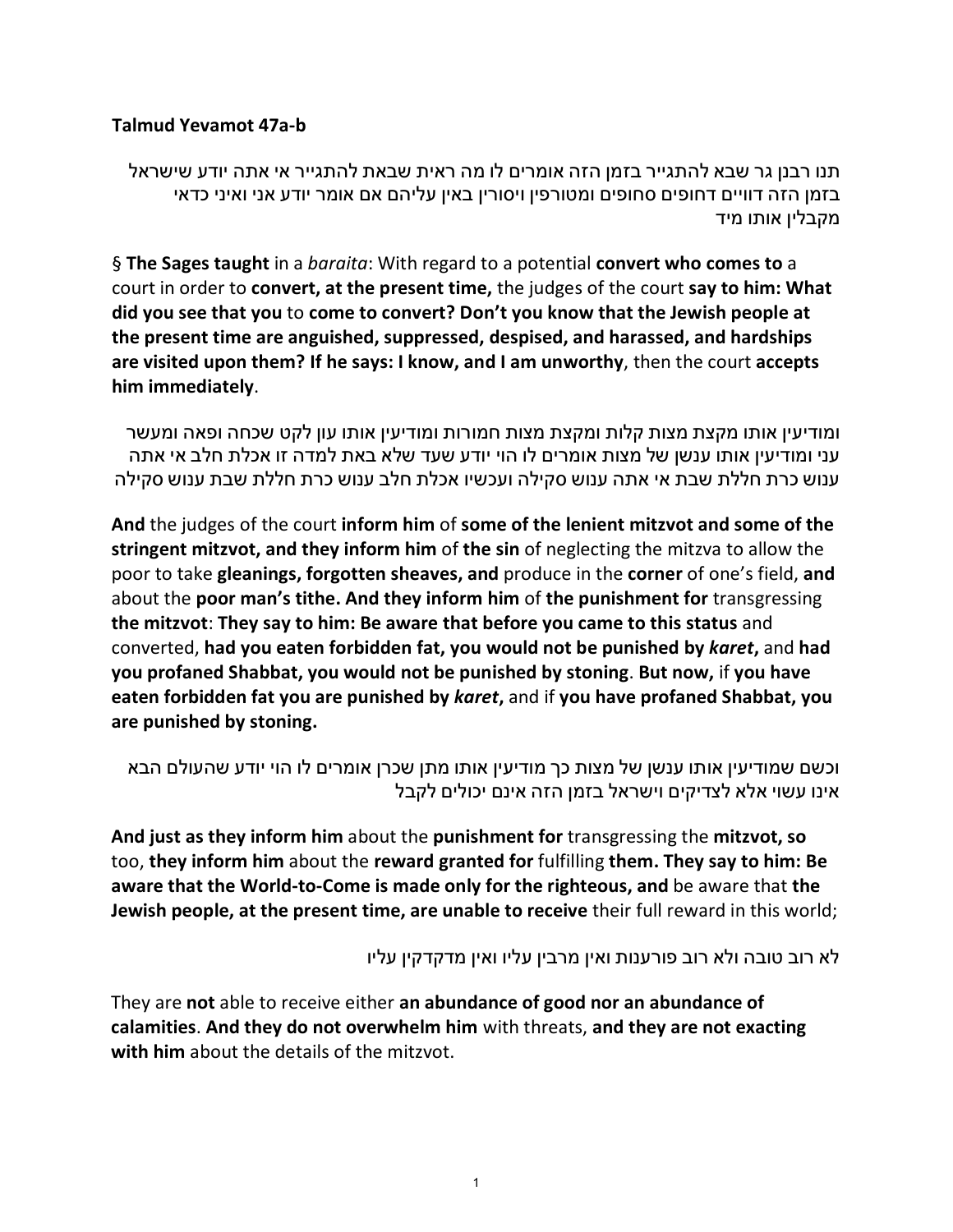קיבל מלין אותו מיד נשתיירו בו ציצין המעכבין את המילה חוזרים ומלין אותו שניה נתרפא מטבילין אותו מיד ושני ת"ח עומדים על גביו ומודיעין אותו מקצת מצות קלות ומקצת מצות חמורות טבל ועלה הרי הוא כישראל לכל דבריו

If **he accepts** upon himself all of these, then **they circumcise him immediately…** When **he is healed** from the circumcision, **they immerse him immediately, and two Torah scholars stand over him** at the time of his immersion **and inform him of some of the lenient mitzvot and some of the stringent mitzvot.** Once **he has immersed and emerged, he is like** a born **Jew in every sense.**

אמר מר גר שבא להתגייר אומרים לו מה ראית שבאת להתגייר ומודיעים אותו מקצת מצות קלות ומקצת מצות חמורות מ"ט דאי פריש נפרוש דא"ר חלבו קשים גרים לישראל כספחת דכתיב ישעיהו יד ,א )ונלוה הגר עליהם ונספחו על בית יעקב

**The Master said** in the *baraita*: With regard to a potential **convert who comes to** a court in order to **convert,** the judges of the court **say to him: What did you see that** motivated **you** to **come to convert? And they inform him** of **some of the lenient mitzvot and some of the stringent mitzvot. What is the reason** to say this to him? It is so **that if he** is going to **withdraw** from the conversion process, **let him withdraw** already at this stage. **As Rabbi Ḥelbo said: Converts are as harmful to the Jewish people as a scab [***sappaḥat***]**, **as it is written: "And the convert shall join himself with them, and they shall cleave [***venispeḥu***] to the house of Jacob"** (Isaiah 14:1).

ומודיעים אותו עון לקט שכחה ופאה ומעשר עני :מ"ט א"ר חייא בר אבא א"ר [יוחנן](file://topics/rabbi-yochanan-b-napacha) בן נח נהרג על פחות משוה פרוטה ולא ניתן להשבון

The *baraita* continues: **And they inform him** of **the sin** of neglecting the mitzva to allow the poor to take **gleanings, forgotten sheaves, and** produce in the **corner** of one's field, **and** about the **poor man's tithe.** The Gemara asks: **What is the reason**? **Rabbi Ḥiyya bar Abba said** that **Rabbi Yoḥanan said:** Because **a gentile is executed** even **on account of** stealing **less than the value of a** *peruta***, and** an item that a gentile steals **is not subject to being returned.**

ומודיעים אותו עון שכחה ופאה : ואין מרבים עליו ואין מדקדקים עליו :אמר רבי אלעזר מאי קראה דכתיב (רות א ,יח )ותרא כי מתאמצת היא ללכת אתה ותחדל לדבר אליה

**And they inform him** of **the sin** of neglecting the mitzva to allow the poor to take **gleanings, forgotten sheaves, and** produce in the **corner** of one's field. **And they do not overwhelm him** with threats, **and they are not exacting with him** about the details of the mitzvot. **Rabbi Elazar said: What is the verse** from which this ruling is derived? **As it is written: "And when she saw that she was steadfastly minded to go with her, she left**